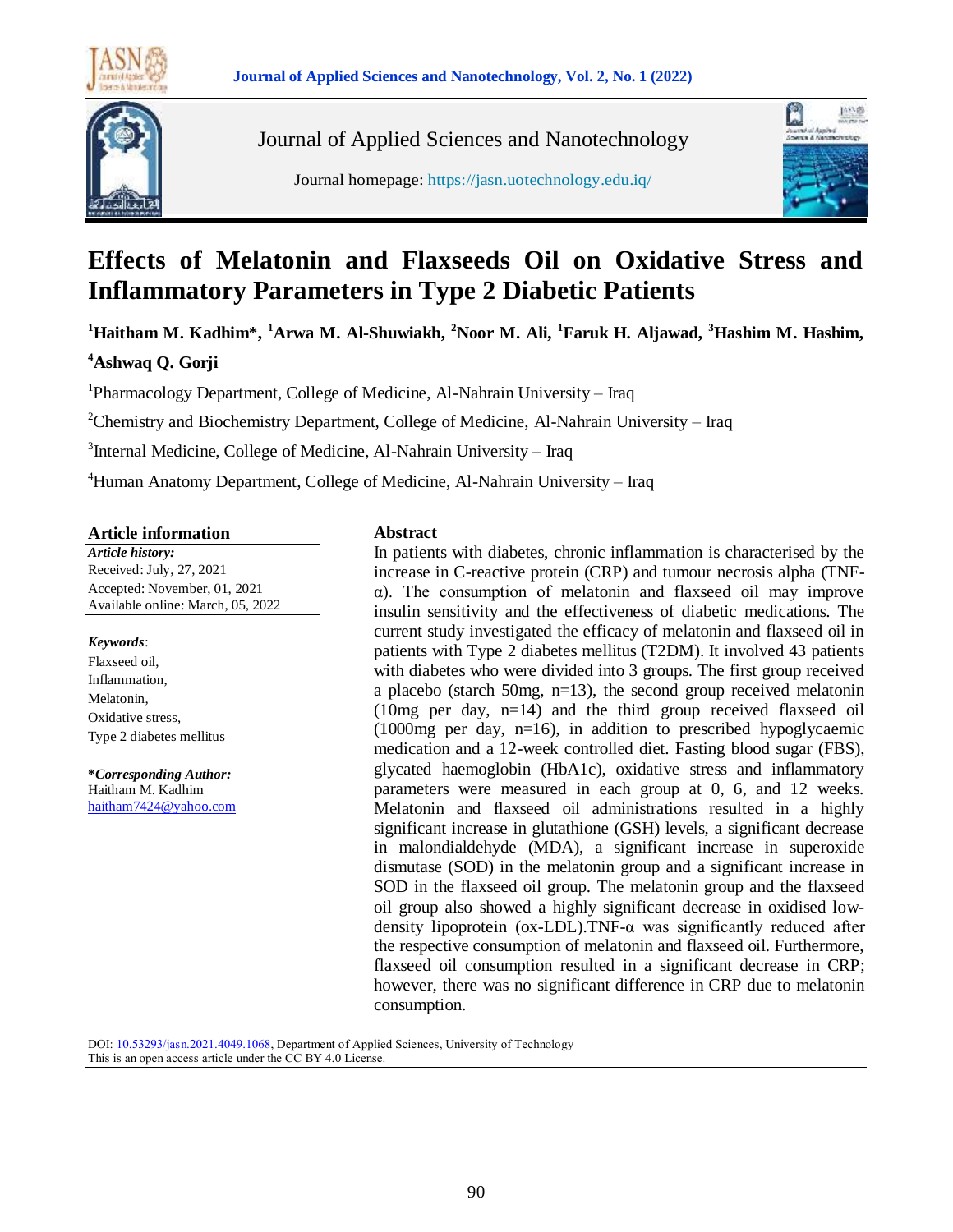# **1. Introduction**

Type 2 diabetes mellitus (T2 DM) is a metabolic disease characterized by hyperglycemia caused by impaired insulin secretion in pancreatic β-cells in response to glucose, or by deficiencies in insulin action on its target tissues. Long-term complications particularly retinopathy, nephropathy, neuropathy and microvascular disease has been linked to chronic hyperglycemia [1].There is increasing clinical and experimental evidence that reactive oxygen species (ROS) and antioxidants (e.g. glutathione (GSH), superoxide dismutase (SOD), etc.) are increased in diabetes, and that the onset of diabetes is strongly related to oxidative stress (OS). In patients with diabetes, hyperglycemia induces free radicals and impairs the defence mechanism of endogenous antioxidant that function is to counteraction toxic OS [2].In addition, chronic inflammation in diabetics is marker by elevated serum level of C-reactive protein (CRP) and proinflammatory cytokine (e.g. interleukin-6 (IL-6), tumor necrosis factor alfa (TNF-α), monocyte chemoattractant protein-1 (MCP-1) ... etc.) [3].TNF-α can cause insulin resistance, diabetic retinopathy, diabetic nephropathy, endothelial dysfunction and atherothrombosis [4]. Melatonin has its own antioxidative effect and also increases the activity of endogenous antioxidative enzymes. It is secreted at night and crosses the blood-brain barrier, where it prevents oxidation disorders of cerebral nerve cells during nocturnal sleep [5]. Melatonin's immunostimulatory effect is dependent not only on its ability to increase cytokine production, but also on its anti-apoptotic and antioxidant properties [6]. Flaxseed has the potential to be a powerful antioxidant. The active constituent of flaxseed (lignan, secoisolaricire-sinoldiglucoside (SDG)) has potent antioxidant properties, lowering ROS, also reducing DNA scissions and lipid peroxidation [7, 8]. Animals consumed flaxseed, flaxseed oil, or flaxseed lignan had lower levels of inflammation, oxidative lung damage, lipid peroxidation, and hyperinsulinemia [8]. In human, flaxseed (oil, lignan, or supplements) was thought to reduce OS by lowering serum inflammation biomarkers (TNF-a, IL-1b, IL-6, CRP), decreasing glucose, glycosylated haemoglobin (HbAlC) concentrations, and lowering insulin resistance [8,9].The aim of the current study was to investigate the effect of melatonin and flaxseed oil on glycaemic control, OS and inflammatory parameters in T2DM patients.

#### **2. Experimental Procedure**

#### **2.1. Patients Selection**

This study included 43 patients (26 females and 17 males) with type 2 diabetes on sulfonylurea (glibenclamide), aged 40-60 years  $(48.39\pm7.89$  SD), and with a disease duration of five to ten years who attended the Endocrinology and Diabetes Center, Baghdad, Iraq, for the period from October 2012 to April 2014.

#### **2.2. Exclusion Criteria**

This study excluded patients with liver or kidney disease, as well as those with cardiovascular disease. Also, patients taking insulin therapy or other anti-diabetic medications, antioxidants (aspirin), hypolipidemic agents, anti-inflammatory or nonsteroidal anti-inflammatory drugs were excluded. In addition, any medications should be considered. Also, pregnant women and breast feeding are excluded.

#### **2.3. Inclusion Criteria**

This study included patients who had already taken the maximum dose of sulfonylurea (glibenclamide) (15 mg per day) for two weeks with a regulated diet but had poor glycemic control as indicated by abnormal fasting blood sugar (FBS) and HbAlC.

#### **2.4. Study Design**

Three groups of patients were randomly established as following: 1) Group A (n=13) patients were administered a placebo starch powder in a capsule (50 mg per day) (Ingredion, India). 2) Group B (n=14) patients were administered melatonin powder 10mg as hard gelatin capsule (Amuun, Egypt) once day (10mg per day) at night. 3) Group C (n=16) patients were administered flaxseed oil 500 mg soft gelatin capsule twice daily (1000 mg per day) (Emad factory for herbal oils, Iraq) after meals. All patients in these groups were also received glibenclamide and a restricted diet for 12 weeks.

#### **2.5. Specimen Collection and Evaluation**

To track changes in the examined parameters, ten (10 ml) blood samples after 12 hours fasting were taken through venipuncture and serum was separated from all patients at 0 (baseline), 6 and 12 week(s) of treatment. FBS was measured using a ready-to-use kit, as described in [10]. HbAlC was measured using the VARIANT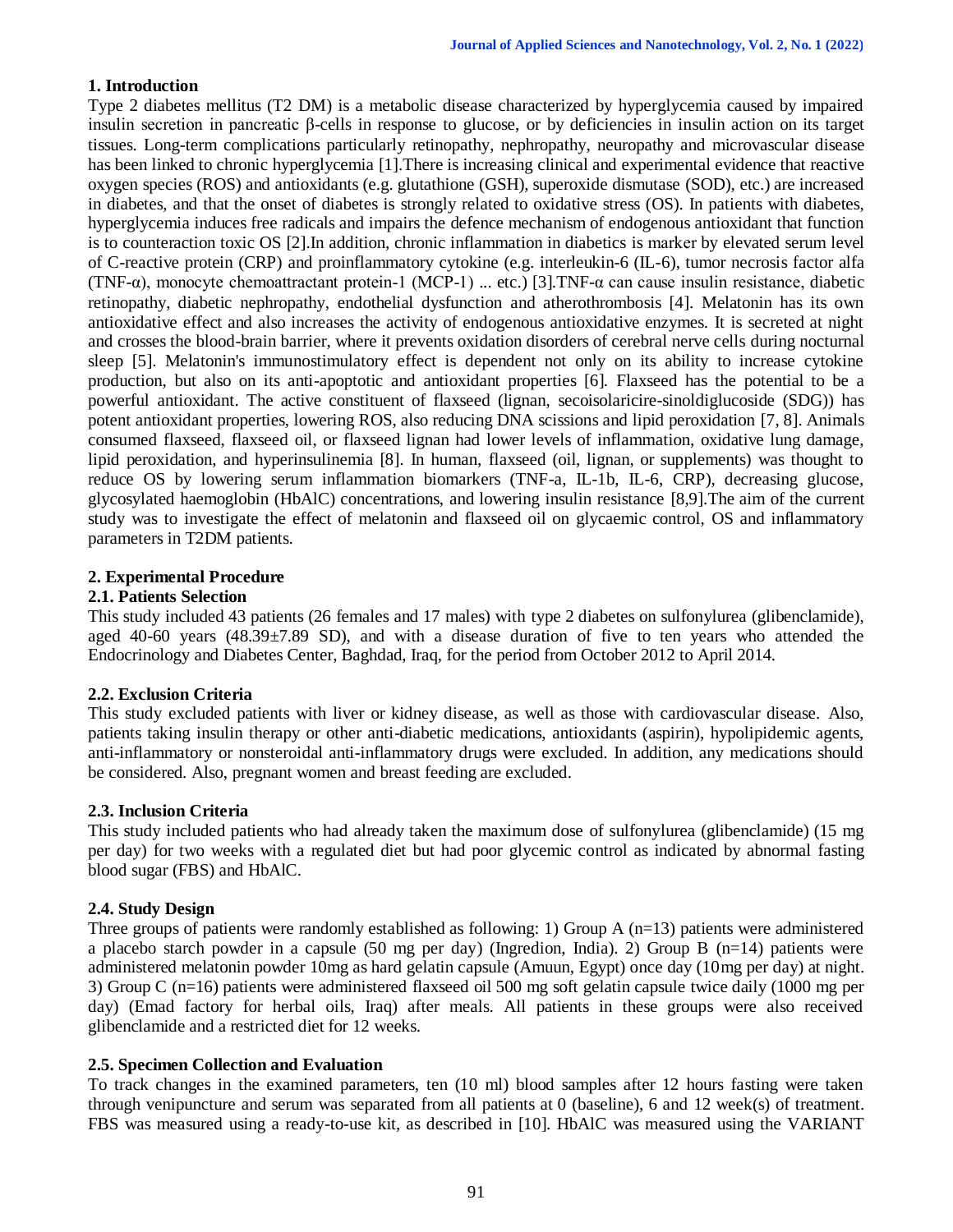hemoglobin AlC program, which based on ion exchange high performance liquid chromatography [11].Serum malondialdehyde (MDA) levels were estimated using the method of [12], which was modified by [13]. Serum glutathione (GSH) levels were determined using the method of [14]. Serum superoxide dismutase (SOD) levels were determined using the method described in [15], and serum oxidized LDL (ox-LDL) levels were determined using an enzyme immunoassay (ELISA) kit described in [16]. TNF-α levels in serum were determined according to [17]. CRP levels were determined using the method described in [18].

## **2.6. Statistical Analysis**

Except for HbAlC, all results were expressed in mmol/L. The paired t-test and analysis of variance (ANOVA) were used to determine the level of significance, with P<0.05 considered significant.

#### **3. Results and Discussion**

Diabetes is commonly treated with oral hypoglycemic medication, glycosidase enzyme inhibitors, or injected insulin [19], these synthetic agents, however, can have serious side effects [20]. Furthermore, for thousands of years, herbal treatments for diabetes have been used in traditional medicine, they used by approximately 60% of the world's population, and this figure is growing by the day [21]. There are over 800 plant species exhibit hypoglycemic activities [22]. Because of the low cost, ease of availability, and lack of side effects, there has been an increase in the use of herbal products as anti-diabetic [23, 19].

## **3.1. Effects of Melatonin and Flaxseeds Oil on Glycemic Control**

After 12 weeks of treatment in comparison with base line (0week), results showed that there was no significant difference  $(P>0.05)$  in FBS for the both placebo and flaxseed groups, while a high significant decrease  $(P<0.01)$ in FBS for the melatonin group. Also, in comparison with placebo group, there was no significant difference in FBS of the flaxseed group (P>0.05), while a significant decrease in the melatonin group at the same duration. Regarding HbA1c, in comparison to the baseline value after 12 weeks of treatment, there was no significant difference in the placebo group's HbA1c (P>0.05), a significant decrease in the flaxseed group's HbA1c (P<0.05), and a high significant decrease in the melatonin group's HbA1c (P<0.001). And in comparison, with placebo group, there was no significant difference in HbA1c of the flaxseed group, whereas a significant decrease in HbA1c for melatonin group (Table 1).

This results are consistent with other [24] that noticed that dietary milled flaxseed and flaxseed oil consumption for 12 weeks had no effect on HbA1c or fasting blood glucose concentrations. Similarly, flaxseed oil supplementation had no effect on glycemic control in people with T2DM [25]. Furthermore, studies looking into the potential benefits of lowering the dietary ratio have failed to show a positive effect on insulin sensitivity and glycemic control [26]. Another research reveals that taking high doses of flaxseed oil (60 mg/kg) had no effect on glycemic control in T2DM [27]. In a research conducted by [8], flaxseed supplementation was proven to lower insulin resistance. Despite the fact that insulin concentration was not changed significantly, the HOMA-IR index (homeostasis model assessment of insulin resistance) was significantly lower following flaxseed supplementation, reflecting a decrease in insulin resistance. In contrast, [28, 29] reported that decrease in HOMA-IR after supplementing with flaxseed showed no significant changes in insulin concentration. This could explain the current study's findings that administrations of flaxseed oil have no significant effect on FBS levels; however, it significantly lowers HbA1C levels.

Recently, pineal hormone has been shown to influence insulin secretion, carbohydrate metabolism, and blood glucose levels. The pineal gland and a few other organs locally synthesize melatonin (N-acetyl-5 methoxytryptamine) [30]. Melatonin appears to have a diabetes-preventive effect, whereas pinealectomy increases the risk of diabetes [31]. Melatonin's main function is to regulate seasonal and circadian rhythms, with high levels at night and low levels throughout the day. Insulin levels are also adapted to day and night variations due to melatonin-dependent synchronization [32]. In this regard, the findings of this study are consistent with previous findings that melatonin at a dose of 10 mg per day for 12 weeks was found to be effectively reduces FBS and HbA1c levels. Melatonin has the potential to impact diabetes and metabolic disorders not only through altering insulin release, but also by protecting pancreatic β-cells from oxidative damage due to their low antioxidative capacity, in the pancreas, melatonin receptors have been identified [32,33]. Melatonin can also act on target cells through attaching to membrane-bound receptors [34]. In both animal and human investigations,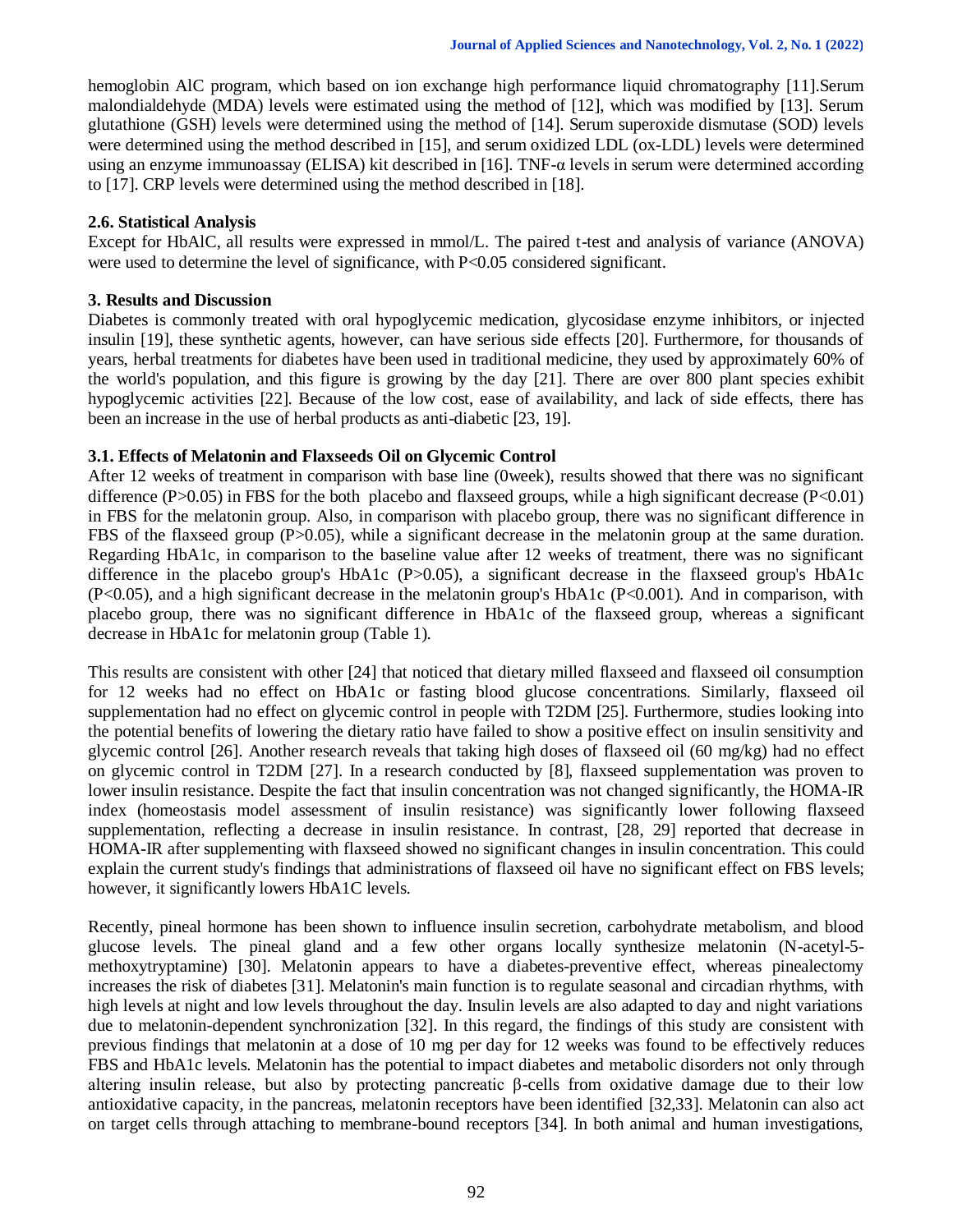melatonin has been demonstrated to help regulate blood glucose levels. Over a 5-month period, continuous therapy with prolonged-release melatonin (2 mg) lowers HbA1c levels and improves glycemic control. Furthermore, patients with T2DM who were given melatonin (6 mg) for three months had better glycemic control [30].

| Group                           |                  | FBS (mmol/l)           |                         | HbA1c $(\% )$   |                         |                        |  |
|---------------------------------|------------------|------------------------|-------------------------|-----------------|-------------------------|------------------------|--|
|                                 | 0 week           | 6 weeks                | 12 weeks                | 0 week          | 6 weeks                 | 12 weeks               |  |
| <b>Placebo</b><br>$(n=1\prime)$ | $11.68 + 3.64$   | $10.62 + 2.94$<br>$*$  | $11.62 + 2.79$          | $8.35 + 1.93$   | $8.6 + 1.94$            | $8.15 + 1.61$          |  |
| <b>Melatonin</b><br>$(n=1)$     | $10.39 + 2.42$   | $9.15 \pm 2.78$<br>$*$ | $7.64 \pm 1.83$<br>**++ | $8.36 \pm 1.13$ | $7.76 \pm 1.03$<br>$**$ | $6.91 \pm 1.15$<br>**+ |  |
| <b>Flaxseed</b><br>$(n=16)$     | $11.69 \pm 5.13$ | $10.97 + 3.38$         | $10.49 \pm 3.21$        | $8.37 \pm 1.71$ | $7.41 \pm 1.82$<br>$**$ | $7.74 \pm 1.3$<br>*    |  |

**Table 1:** FBS and HBA1c levels in each group at varied treatment periods.

Comparison with baseline:  $*$  = significant (P<0.05),  $*$  = highly significant (P<0.001).

Comparison with placebo over the corresponding duration: $\dagger$ = significant (P<0.05),  $\dagger$  $\dagger$ = highly significant (P<0.001).

## **3.2. Effects of Melatonin and Flaxseeds Oil on Oxidative Stress**

Diabetes causes an increase in oxidative stress due to a variety of factors. Hyperglycemia produces reactive oxygen species (ROS), which cause lipid peroxidation and membrane damage via glucose auto-oxidation [35]. In the current study, there was no significant difference in GSH, MDA, and ox.LDL of the placebo group after 12 weeks of treatment in comparing with baseline (0 week), however results showed that both flaxseed and melatonin groups had a high significant increase in GSH and SOD, but a high significant decrease in MDA and in ox.LDL. In addition, after 12 weeks of treatment, there was a high significant increase in GSH and a high significant decrease in MDA of the flaxseed and melatonin treated groups when compared to a placebo-treated group at the same duration. A significant increase in SOD in the melatonin groups, a high significant increase in SOD in the flaxseed treated group, and a high significant decrease in ox.LDL in the flaxseed and melatonin treated groups, as shown in Table 2.

Flaxseed oil lowered oxidized glutathione levels and maintained low GSH levels in erythrocytes, showing that it may boost antioxidant activity in human erythrocytes, according to [36]. A prior study [37] found similar results in erythrocytes from diabetic rats. This event revealed that flaxseed oil was abundant in PUFA (n-3 polyunsaturated fatty acid) and that the PUFA's numerous double bonds protected the membrane from oxidative stress [38]. Furthermore, flaxseed oil has been shown to transfer phenolic hydrogen to a peroxyl free radical of a peroxidized PUFA in a previous study. By suppressing the radical chain reaction, this method can prevent PUFA peroxidation in cellular or subcellular membrane phospholipids [39]. Several investigations in diabetic models have shown that glucose can enter the cell and activate the polyol pathway, resulting in nicotinamide adenine dinucleotide phosphate (NADPH) depletion [40].

Melatonin has antioxidant properties in both homogenized tissues and living organisms [41]. One study [42] assessed the effect of melatonin supplementation on oxidative stress parameters in elderly primary essential hypertensive patients. MDA levels were significantly reduced after taking 5 mg of melatonin every day for 30 days. Although there have been no clinical studies on the effect of melatonin on LDL oxidation. In one study, the antioxidative effect of melatonin on ox-LDL-induced disruption of nitric oxide synthesis in the human umbilical artery, which could be the fundamental source of endothelial dysfunction in preeclampsia. Melatonin appears to protect against ox-LDL-induced inhibition of NO production in the endothelium of human umbilical arteries, most likely by scavenging hydroxyl radicals [43]. Another study investigated melatonin and its physiological metabolites' antiatherogenic characteristics by assessing their effects on the radical-initiated production of ox-LDL. Melatonin appears to have little antiatherogenic properties in terms of LDL oxidation, although its main breakdown product 6-hydroxy melatonin inhibits LDL oxidation in a way that vitamin E does [44].Melatonin and other treatments that reduce the inflammatory and oxidative effects of diabetes mellitus may have a significant influence on people by preventing or decreasing retinal complication. Melatonin reduces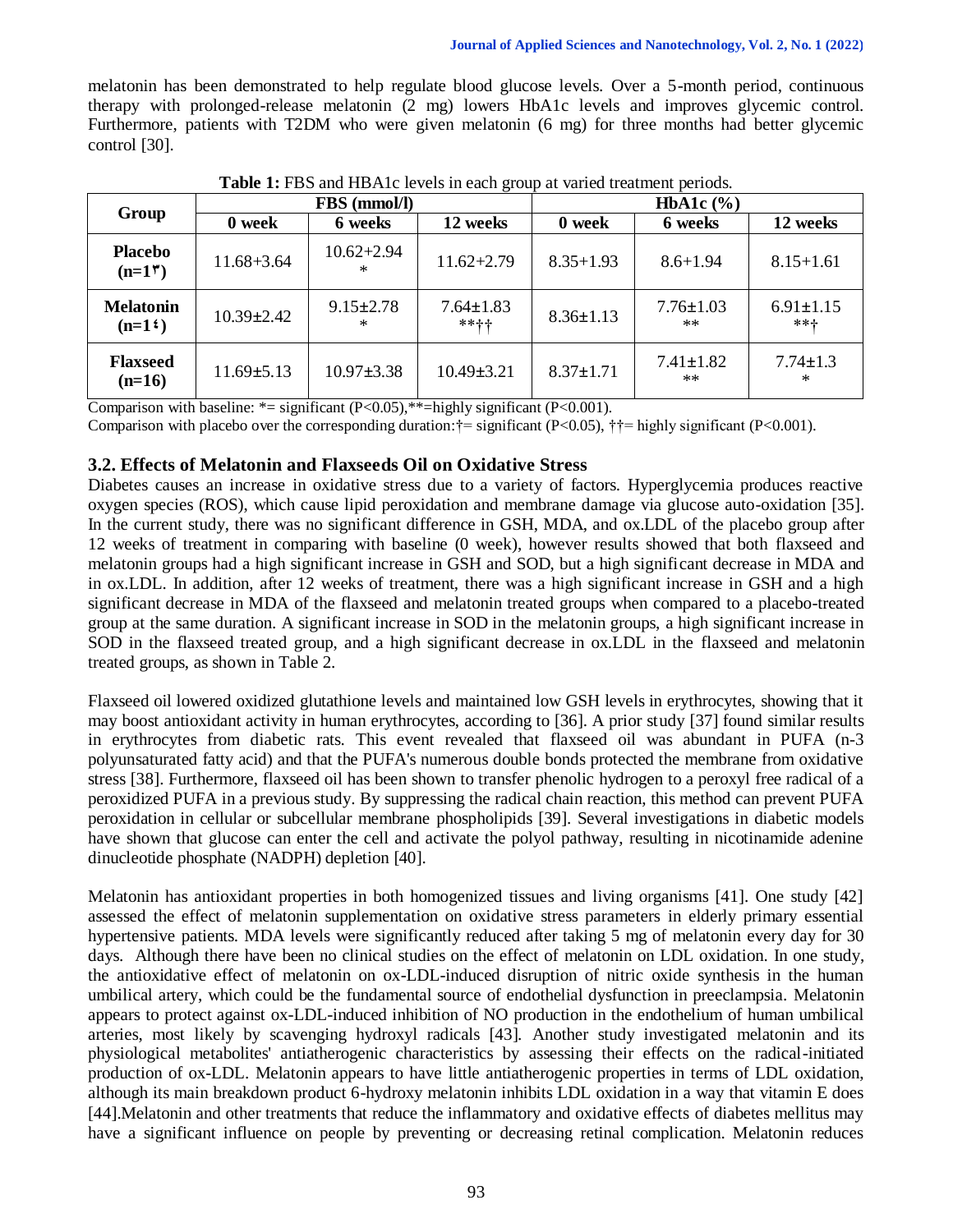| <b>Thore =</b> OARGUI TO SECSS purumeters in each group at Turned treatment perfolio. |                            |                            |                              |                   |                                |                               |                   |                             |                             |                   |                            |                           |
|---------------------------------------------------------------------------------------|----------------------------|----------------------------|------------------------------|-------------------|--------------------------------|-------------------------------|-------------------|-----------------------------|-----------------------------|-------------------|----------------------------|---------------------------|
| Group                                                                                 | $GSH(\mu mol/l)$           |                            | $MDA(\mu mol/l)$             |                   | SOD(numol/l)                   |                               |                   | ox. LDL(U/ml)               |                             |                   |                            |                           |
|                                                                                       | week                       | 6<br>weeks                 | 12<br>weeks                  | 0<br>week         | 6<br>weeks                     | 12<br>weeks                   | $\bf{0}$<br>week  | 6<br>weeks                  | 12<br>weeks                 | 0<br>week         | 6<br>weeks                 | 12<br>weeks               |
| <b>Placebo</b><br>$(n=1\dagger)$                                                      | $0.49\pm$<br>0.05          | $0.56\pm$<br>$0.12*$       | $0.51\pm$<br>0.07            | $1.72\pm$<br>0.29 | $1.95\pm$<br>0.34              | $1.79 \pm$<br>0.27            | $32.0\pm$<br>6.48 | $32.0\pm$<br>6.7            | $34.0 \pm$<br>$5.42*$       | $45.6\pm$<br>7.95 | $42.6\pm$<br>6.33          | $45.8\pm$<br>9.43         |
| <b>Flaxseed</b><br>$(n=16)$                                                           | $0.54\pm$<br>$0.05\dagger$ | $0.65\pm$<br>0.06<br>**+   | $0.86\pm$<br>0.14<br>**++    | $1.81\pm$<br>0.19 | $1.24 \pm$<br>0.1<br>$*** + +$ | $0.96\pm$<br>0.1<br>$*** + +$ | $27.3+$<br>9.45   | $37.1\pm$<br>12.54<br>$***$ | $50.3\pm$<br>14.43<br>$**h$ | $45.1\pm$<br>3.99 | $34.5+$<br>4.75<br>$***++$ | $28.4\pm$<br>4.97<br>**++ |
| <b>Melatonin</b><br>$(n=14)$                                                          | $0.49\pm$<br>0.06          | $0.64\pm$<br>0.08<br>$***$ | $0.77\pm$<br>0.07<br>$***++$ | $1.65\pm$<br>0.3  | $1.27\pm$<br>0.28<br>**++      | $1.01\pm$<br>0.23<br>$***++$  | $29.5+$<br>4.42   | $33.5+$<br>5.21<br>$***$    | $41.5+$<br>5.9<br>$***+$    | $49.5+$<br>6.69   | $40.0\pm$<br>1.66<br>$***$ | $33.4\pm$<br>4.31<br>**++ |

oxidative stress in diabetic rats, reducing retinal histological alterations [30].

|  |  | Table 2: Oxidative stress parameters in each group at varied treatment periods. |
|--|--|---------------------------------------------------------------------------------|
|--|--|---------------------------------------------------------------------------------|

Comparison with baseline:  $*$  = significant (P<0.05), $*$  = highly significant (P<0.001).

Comparison with placebo over the corresponding duration:  $\dagger$  = significant (P<0.05),  $\dagger$  = highly significant (P<0.001).

# **3.3. Effects of Melatonin and Flaxseeds Oil on Inflammatory Markers**

C-reactive protein is an acute phase protein whose presence in the blood is regarded to be a sign of chronic inflammation [45]. The level of C-reactive protein has been shown to predict cardiovascular disease and to induce the expression of adhesion molecules [46]. Table (3) showed that after treatment for 12 weeks in terms of TNF- $\alpha$  and CRP in comparison with placebo, there was a significant (P<0.05) and high significant (P<0.001) reduction in TNF-α in both flaxseed and melatonin groups, respectively. Also, there was a significant reduction in CRP in flaxseed group (P<0.05), but there was no significant difference in CRP in melatonin group (P>0.05). Flaxseed has anti-inflammatory properties [47]. In humans, supplementation with flaxseed lowered serum concentrations of TNF, CRP, glucose, HbAlC and improved insulin sensitivity [48]. Animals fed flaxseed, flaxseed oil, or flaxseed lignan had lower levels of inflammation, oxidative lung damage, lipid peroxidation, and hyperinsulinemia [49], these findings are consistent with the findings of the current study (Table 3). Flaxseed supplementation was hypothesized to reduce oxidative stress, thereby decreasing inflammation biomarkers and insulin resistance. Human serum TNF- $\alpha$  has been shown to be significantly reduced by flaxseed oil [50].

The current study's results on melatonin's effects on CRP and TNF-α were consistent with [51] who found that melatonin treatment reduces pro-inflammatory and oxidative stress, two factors that contribute to insulin resistance, metabolic syndrome, diabetes, and cardiovascular disease. Melatonin has the capacity to influence the inflammatory response by acting directly on the cells and tissues involved. Melatonin can suppress the expression and activity of key enzymes involved in the inflammatory process (phospholipase A2, 5 lipooxygenase, and cyclooxygenase 2) by acting on its high-affinity specific receptors i.e. pertussis-toxinsensitive membrane receptors (MT1 and MT2), as well as nuclear binding sites found in macrophages, lymphocytes, and other cells [52]. Raygan *et al.* studied 60 patients with diabetes and coronary artery disease, patients were randomly assigned to one of two groups: (placebo or 10 mg melatonin). For a period of 12 weeks, melatonin had the expected effects on glycemic control, HDL-cholesterol, CRP, MDA, NO, and GSH [53]. The etiology of diabetic retinopathy is complicated by inflammation and oxidative stress. As a result, medications like melatonin that reduce the inflammatory and oxidative effects of diabetes mellitus may have a significant influence on individuals by avoiding or reducing retinal complications [30].Melatonin, through a nuclear factorkappa B-dependent mechanism, lowered the expression of inducible nitric oxide synthase and prevented the overexpression of inflammatory cytokines (TNF-α) and CRP [54].

It was found that an experimental thermal shock causes OS and a strong inflammatory response, as well as an elevation in CRP levels, which can be reversed by melatonin treatment [55].Melatonin's anti-inflammatory properties can be related to its ability to inhibit pro-inflammatory cytokines as well as its ability to reduce the production of various adhesion molecules such intercellular adhesion molecules, vascular cell adhesion molecules, and endothelial cell selection [56, 57]. Further studies are required to investigate the role of other agents for safe, efficient, and cost effective surrogate treatment for T2DM. Metals are important in a variety of metabolic pathways, including glucose metabolism. Zinc oxide, silver, gold, and core-shell silver-gold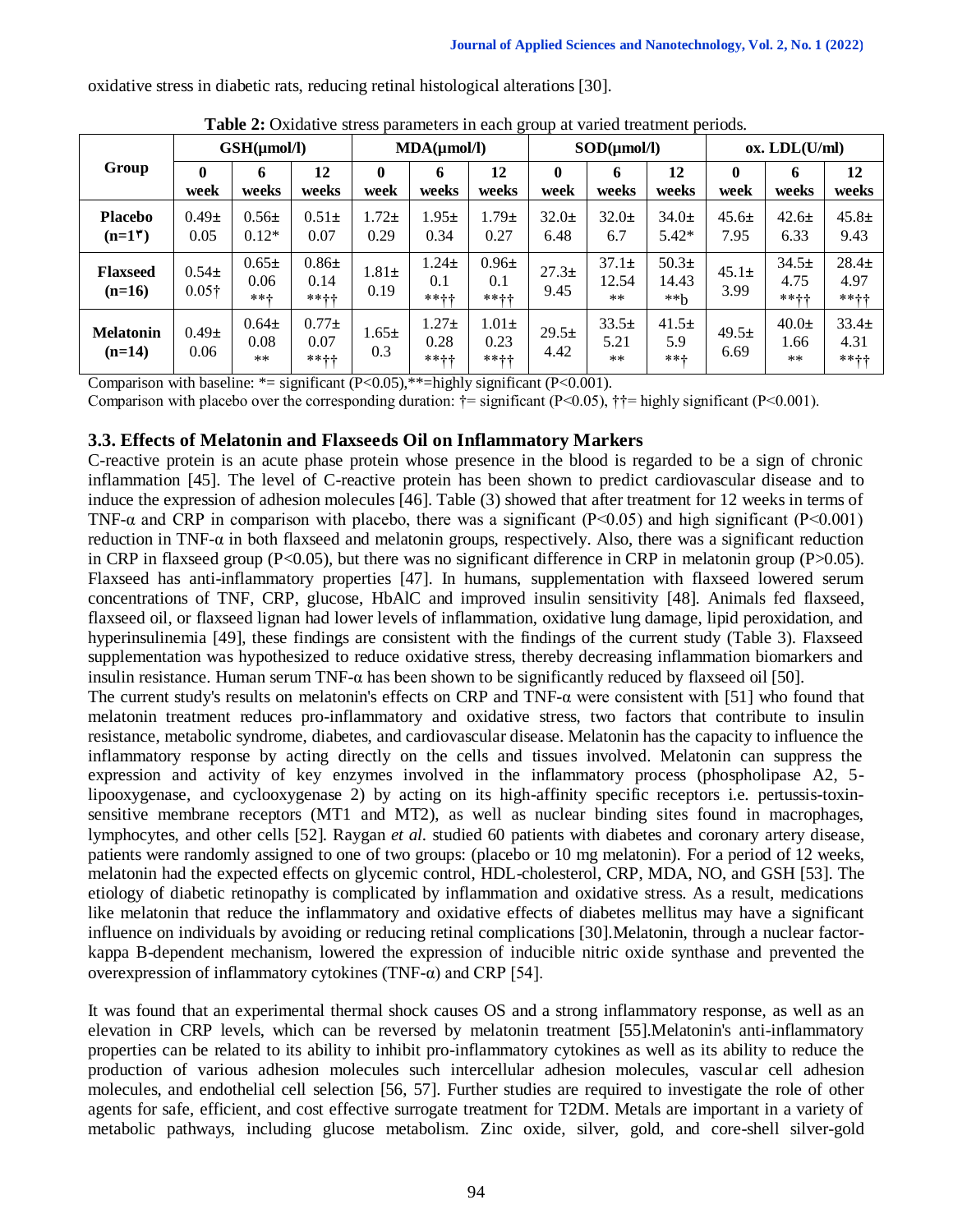nanoparticles have all been shown to have anti-diabetic properties [58-60]. Furthermore, [61] discovered that in human primary adipocytes, superparamagnetic iron oxide nanoparticles suppress the majority of high-risk genes involved in the development of T2DM.

| Group                         |                  | TNF- $\alpha$ (pg/ml)    |                            | $CRP$ ( $\mu$ g/ml) |                           |                            |  |
|-------------------------------|------------------|--------------------------|----------------------------|---------------------|---------------------------|----------------------------|--|
|                               | 0 week           | 6 weeks                  | 12 weeks                   | 0 week              | 6 weeks                   | 12 weeks                   |  |
| <b>Placebo</b><br>$(n=1\tau)$ | $65.92 + 9.25$   | $69.0 \pm 8.18$          | $69.46 \pm 9.42$<br>$\ast$ | $5.22 \pm 1.88$     | $6.05 \pm 2.01$           | $5.25 \pm 1.79$            |  |
| <b>Flaxseed</b><br>$(n=16)$   | $60.44 \pm 6.78$ | $61.69 + 9.27$           | $61.31 + 8.14$             | $5.04 + 2.26$       | $4.13 \pm 1.58$<br>$***+$ | $3.09 \pm 1.45$<br>$*** +$ |  |
| <b>Melatonin</b><br>$(n=14)$  | $63.36 \pm 6.82$ | $59.43 \pm 8.23$<br>$*+$ | $51.36 \pm 6.33$<br>***+   | $5.68 \pm 1.09$     | $4.85 \pm 1.01$<br>$**$   | $4.06 \pm 0.92$<br>$**$    |  |

**Table (3):** Inflammatory markers in each group at varied treatment periods.

Comparison with baseline:  $*$  = significant (P<0.05), $*$  = highly significant (P<0.001).

Comparison with placebo over the corresponding duration:  $\dot{\tau}$  = significant (P<0.05),  $\dot{\tau}$  = highly significant (P<0.001).

#### **4. Conclusions**

Melatonin outperformed Flaxseed oil in terms of glycemic control and TNF-α, while Flaxseed oil outperformed Melatonin in terms of CRP. According to the findings, using flaxseed oil or melatonin as an adjuvant medication could help with diabetes management in T2DM patients via mechanisms of upregulating peripheral tissue responses to available insulin at receptor levels in conjunction with potent antioxidant effects.

#### **Acknowledgement**

For their help with this experiment and samples collection, the authors would like to thank Al-Nahrain College of Medicine and the all the staff members of Diabetes and Endocrinology Center.

#### **Conflict of Interest**

The authors declare that they have no conflict of interest.

#### **References**

- [1] American Diabetes Association, "Association Diagnosis and Classification of Diabetes Mellitus,"*Diabetes Care*, vol.36 (Supplement 1), p. S67-S74, 2013.
- [2] [F.A. Matough,](https://www.ncbi.nlm.nih.gov/pubmed/?term=Matough%20FA%5BAuthor%5D&cauthor=true&cauthor_uid=22375253) [S.B. Budin,](https://www.ncbi.nlm.nih.gov/pubmed/?term=Budin%20SB%5BAuthor%5D&cauthor=true&cauthor_uid=22375253) [Z.A. Hamid,](https://www.ncbi.nlm.nih.gov/pubmed/?term=Hamid%20ZA%5BAuthor%5D&cauthor=true&cauthor_uid=22375253) [Nasar Alwahaibi,](https://www.ncbi.nlm.nih.gov/pubmed/?term=Alwahaibi%20N%5BAuthor%5D&cauthor=true&cauthor_uid=22375253) and [J. Mohamed,](https://www.ncbi.nlm.nih.gov/pubmed/?term=Mohamed%20J%5BAuthor%5D&cauthor=true&cauthor_uid=22375253) "The Role of Oxidative Stress and Antioxidants in Diabetic Complications,"*Sultan Qaboos University Medical Journal*, vol.12, p.5-18, 2012.
- [3] [M.S. Ellulu,](https://www.ncbi.nlm.nih.gov/pubmed/?term=Ellulu%20MS%5BAuthor%5D&cauthor=true&cauthor_uid=28721154) [I. Patimah,](https://www.ncbi.nlm.nih.gov/pubmed/?term=Patimah%20I%5BAuthor%5D&cauthor=true&cauthor_uid=28721154) [H. Khaza'ai,](https://www.ncbi.nlm.nih.gov/pubmed/?term=Khaza%26%23x02019%3Bai%20H%5BAuthor%5D&cauthor=true&cauthor_uid=28721154) [A. Rahmat,](https://www.ncbi.nlm.nih.gov/pubmed/?term=Rahmat%20A%5BAuthor%5D&cauthor=true&cauthor_uid=28721154) and [Y.Abed,](https://www.ncbi.nlm.nih.gov/pubmed/?term=Abed%20Y%5BAuthor%5D&cauthor=true&cauthor_uid=28721154)"Obesity and inflammation: the linking mechanism and the complications*,*" *Archives of Medical Science*, vol.13, p. 851–863, 2017.
- [4] Y.Behl, P. Krothapalli, T. Desta, S. Roy, and D. T. Graves, "FOXO1 plays an important role in enhanced microvascular cell apoptosis and microvascular cell loss in type 1 and type 2 diabetic rats," *Diabetes*, vol. 58, p. 917–925, 2009.
- [5] Y. Yonei, A. Hattori, K. Tsutsui, M. Okawa, and B. Ishizuka, "Effects of Melatonin: Basics Studies and Clinical Applications,"*Anti-Aging Medicine*, vol.7, p. 85-91, 2010.
- [6] S.R. Pandi-Perumal, V. Srinivasan, G.J.M. Maestroni, *et al.,* "Melatonin,Nature's most versatile biological signal," *FEBS Journal*, vol. 273, p. 2813–2838, 2006.
- [7] J. Lee, F. Bhora,J. Sun, G. Cheng, E. Arguiri, C. Solomides, *et al.,*"Dietary flaxseed enhances antioxidant defenses and is protective in a mouse model of lung ischemia reperfusion injury," *American Journal of Physiology-Lung Cellular and Molecular Physiology*, vol. 294, p.L255-265, 2008.
- [8] Y. Rhee and A. Brunt, "Flaxseed supplementation improved insulin resistance in obese glucose intolerant people: a randomized crossover design," *Rhee and Brunt Nutrition Journal,* vol.10, p.4, 2011.
- [9]P.Johnsson, A. Kamal-Eldin, L.N. Lundgren, and P. Aman, "HPLC method for analysis of secoisolariciresinoldiglucoside in Flaxseeds," *Journal of Agricultural and Food Chemistry*, vol.48, p.5216– 5219, 2000.
- [10] D. Barham and P.Trendoer, "An improved color reagent from the determination of blood glucose by the oxidative system," *Analyst*, vol.97, p.142 -145, 1972.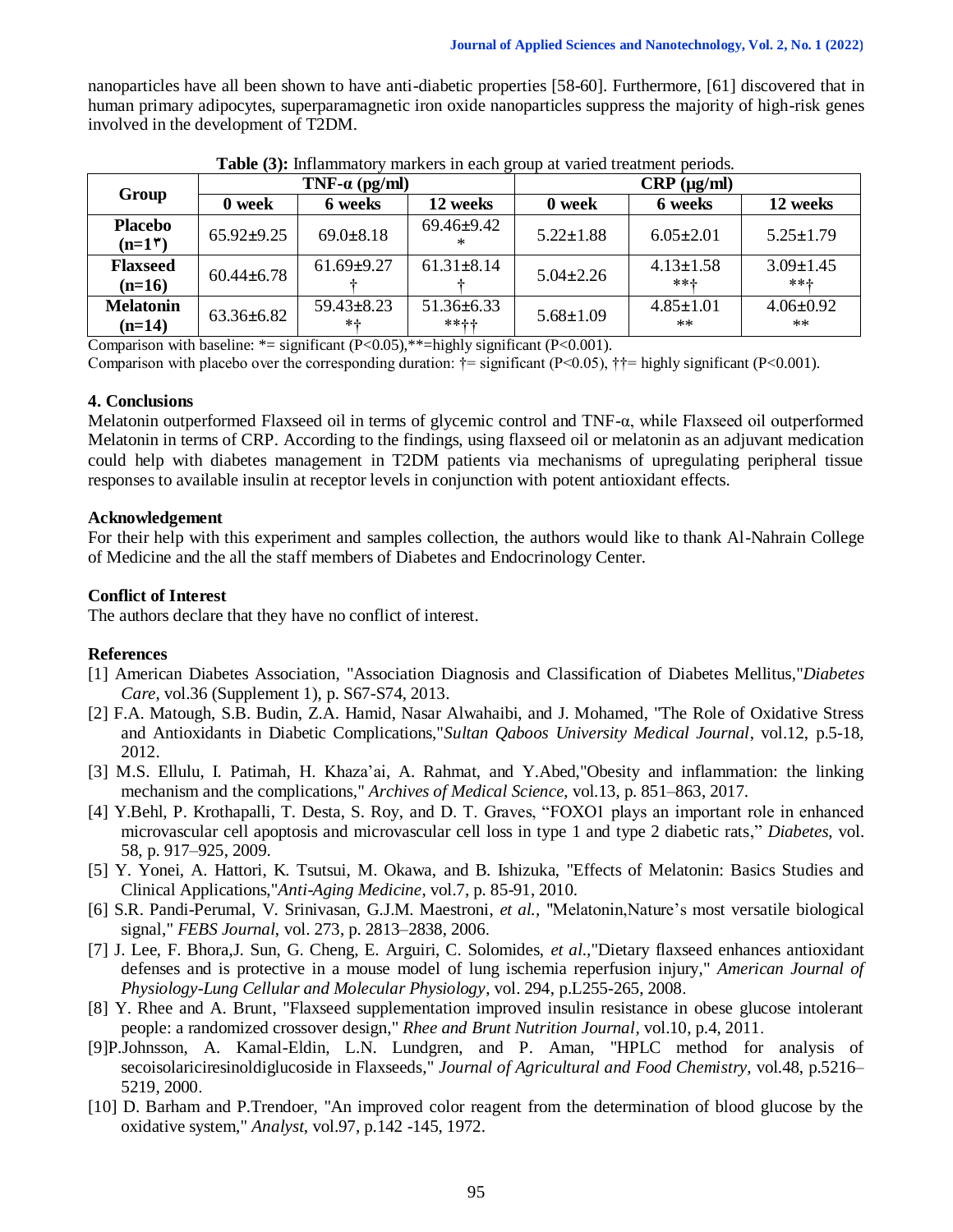- [11] T.K. Mayer and Z.R. Freedman, "Protein Glycosylation in diabetes mellitus: A review of laboratory measurements and of their clinical utility," *ClinicaChimicaActa*, vol. 127, p.147 -184, 1983.
- [12] J. Stocks and T.L.Dormandy, "The autooxidation of human red cells lipids induced by hydrogen peroxide," *British Journal of Haematology*, vol. 20, p. 95-111, 1971.
- [13] H.S. Gilbert, D.D. Stemp, and E.F. Roth, "A method to correct errors caused generation of interfering compounds during lipid peroxidation," *Analytical Biochemistry*, vol.173, p.282, 1984.
- [14] D.V. Godin, S.A.Wohaieb, [M.E. Garnett,](https://link.springer.com/article/10.1007/BF00421057#auth-Maureen_E_-Garnett) and [A.D. Goumeniouk,](https://link.springer.com/article/10.1007/BF00421057#auth-A__D_-Goumeniouk) "Antioxidant enzyme alteration in experimental and clinical diabetes," *Molecular and Cellular Biochemistry*, vol. 84, p. 223-31, 1988.
- [15] J. McCord and I. Fridowich, "Superoxide Dismutase, an enzymic function for erythrocuprein (hemocuprein)," *Journal of Biological Chemistry*, vol. 244, p. 6049–6055, 1969.
- [16] K. Conrad, W. Schössller, F. Hiepe, and M. Fritzler ,"Autoantibodies in systemic autoimmune diseases: A diagnostic reference," 2nd ed., Pabst Science Publishers, 2002.
- [17] D.Aderka, et al, "Shedding kinetics soluble tumour necrosis factor receptors, after systemic TNF leaking during isolated limb perfusion," *Journal of Clinical Investigation*, vol. 101, p.650-659, 1998.
- [18] B.Mitra, M. and Panja, "High sensitivity C-reactive protein: A novel biochemical markers and it's role in coronary artery disease," *The Journal of the Association of Physicians of India*, vol.53, p.25-32, 2005.
- [19] S. Kumar, V. Kumar, and O. Prakash, "Pharmacological evaluation of fractioned extracts of Callistemon lanceolatus for antidiabetic and hypolipidemic activities in diabetic rats," *Journal of Pharmacy and Allied Health Sciences*, vol. 1, p. 58-63, 2011.
- [20] J.L. Chiasson, R.G. Josse, J.A. Hunt, C. Palmason, N.W. Rodger, S.A. Ross, E.A. Ryan, M.H. Tan, and T.M. Wolever, "The efficacy of acarbose in the treatment of patients with non-insulin-dependent diabetes mellitus," *Annals of Internal Medicine*,vol.121, p. 928-35, 1994.
- [21] B. Joseph and D. Jini, "Insight into the hypoglycemic effects of traditional indian herbs used in the treatment of diabetes," *Research Journal of Medicinal Plants*, vol. 5, p. 352-376, 2011.
- [22] K. Rajagopal and K. Sasikala, "Antihyperglyceaemic and antihyperlipideamic effects of Nymphaea stellata in alloxan-induced diabetic rats," *Singapore Medical Journal*, vol. 49, p. 137-141, 2008.
- [23] F.H. Aljawad, H.M. Hashim, and B.A. Alkhafaji, "The hypoglycemic effect of some medicinal plants in normal and experimentally induced diabetic rabbits," *Medical Journal of Babylon*, vol. 2, p. 38-44, 2005.
- [24] C.G. Taylor, A.D. Noto, D.M. Stringer, S. Froese, and L.Malcolmson, "Dietary Milled Flaxseed and Flaxseed Oil Improve N-3 Fatty Acid Status and Do Not Affect Glycemic Control in Individuals with Well-Controlled Type 2 Diabetes," *Journal of the American College of Nutrition*, vol. 29, p. 72–80, 2010.
- [25] D.E. Barre, K.A. Mizier-Barre, O. Griscti, and K. Hafez, "High dose flaxseed oil supplementation may affect fasting blood serum glucose management in human type 2 diabetics," *Journal of Oleo Science*, vol. 57, p. 269–273, 2008.
- [26] M.D. Griffin, T.A. Sanders, I.G. Davies, L.M. Morgan, *et al.,* "Effects of altering the ratio of dietary n-6 to n-3 fatty acids on insulin sensitivity, lipoprotein size, and postprandial lipemia in men and postmenopausal women aged 45–70 y: the OPTILIP Study," *The American Journal of Clinical Nutrition*, vol. 84, p.1290– 1298, 2006.
- [27] D.E. Barre, K.A.Mizier-Barre,O. Griscti, and K. Hafez, "High dose flaxseed oil supplementation may affect fasting blood serum glucose, Management in human type 2 diabetics," *Journal of Oleo Science*, vol.57, p.269-273, 2008.
- [28] A. Pan, J. Sun, Y. Chen, X. Ye, H. Li, Z. Yu, *et al.,* "Effects of a flaxseed-derived lignin supplement in type 2 diabetic patients: a randomized, double-blind, cross-over trial," *PLoS One*, vol.2, p.e1148, 2007.
- [29] L.Bloedon, S.Balikai, J.Chittams, S.Cunnane, J. Berlin, D. Rader, and P. Szapary, "Flaxseed and cardiovascular risk factors: results from a double blind, randomized, controlled clinical trial, *"Journal of the American College of Nutrition*, vol. 27, p. 65-74, 2008.
- [30] M. H. Pourhanifeh, A. Hosseinzadeh, E. Dehdashtian, K. Hemati, and S. Mehrzadi, "Melatonin: new insights on its therapeutic properties in diabetic complications," *Diabetology & Metabolic Syndrome*, vol.12, 2020.
- [31] A. Conti and G.J.Maestroni, "Melatonin rhythms in mice: role in autoimmune and lymphoproliferative diseases," *Annals of the New York Academy of Sciences*, vol. 840, p. 395-410, 1998.
- [32] [J. Espino,](https://www.ncbi.nlm.nih.gov/pubmed/?term=Espino%20J%5BAuthor%5D&cauthor=true&cauthor_uid=21860691) [J.A. Pariente,](https://www.ncbi.nlm.nih.gov/pubmed/?term=Pariente%20JA%5BAuthor%5D&cauthor=true&cauthor_uid=21860691) and [A. B. Rodríguez,](https://www.ncbi.nlm.nih.gov/pubmed/?term=Rodr%26%23x000ed%3Bguez%20AB%5BAuthor%5D&cauthor=true&cauthor_uid=21860691) " Role of melatonin on diabetes-related metabolic disorders," *[World Journal of](https://www.ncbi.nlm.nih.gov/pmc/articles/PMC3158876/) Diabetes*,vol.2, p.82–91, 2011.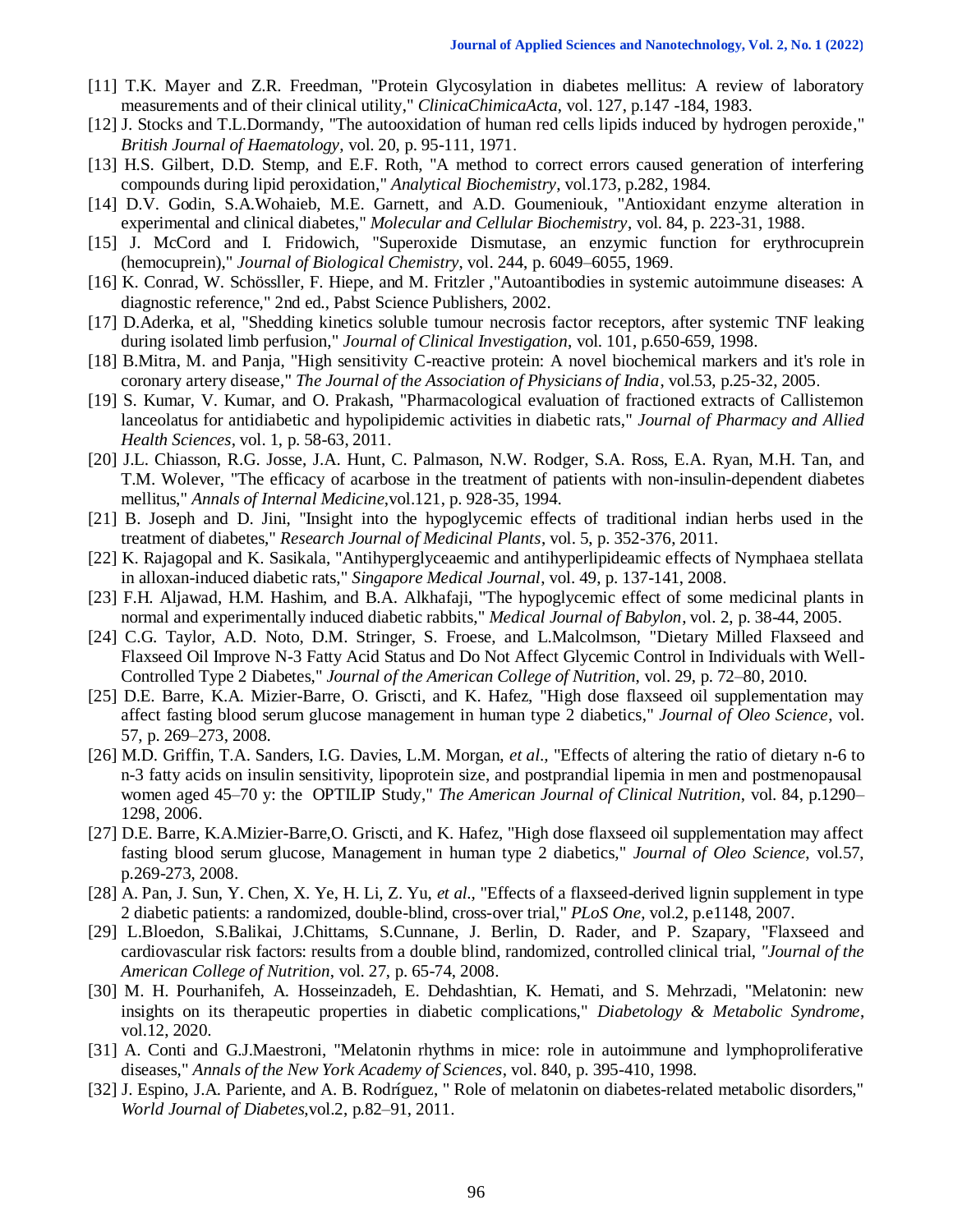- [33] L.M. Williams, L.T. Hannah, C.L. Adam, and D.A. Bourke, "Melatonin receptors in red deer fetuses," *Journal of reproduction and fertility*, vol.110, p.145-151, 1997.
- [34] C. Godson and S.M. Reppert, "The Mel<sub>1a</sub> receptor is coupled to parallel signal transduction pathways," *Endocrinology*[, vol.138, p. 397-404, 1997.](https://www.google.com/url?sa=t&rct=j&q=&esrc=s&source=web&cd=&cad=rja&uact=8&ved=2ahUKEwiy1_uskfLxAhXggf0HHdEcBq4QFjACegQIHRAD&url=https%3A%2F%2Fwww.researchgate.net%2Fjournal%2FJournal-of-reproduction-and-fertility-Supplement-0449-3087&usg=AOvVaw0t9M4yX7Y3FQQGocTgTP6k)
- [35] P. Rosen, P.P. Nawroth, G. King, W. Moller, H.J. Tritschlev, and L. Packer, "The role of oxidative stress in the onset and progression of diabetes and its complication," *Diabetes/Metabolism Research and Reviews*, vol. 17, p.189–212, 2001.
- [36] W. Yang, J. Fu, M. Yu, Q. Huang, D. Wang, J. Xu, *et al.,* "Effects of flaxseed oil on anti-oxidative system and membrane deformation of human peripheral blood erythrocytes in high glucose level," *Lipids in Health and Disease*, vol.11, p. 88, 2012.
- [37] O. Yilmaz, Y. Ozkan, M. Yildirim, A.I. Ozturk, and Y. Ersan, " Effects of alpha lipoic acid, ascorbic acid-6-palmitate, and fish oil on the glutathione, malonaldehyde, and fatty acids levels in erythrocytes of streptozotocin induced diabetic male rats,"*Journal of Cellular Biochemistry*, vol. 86, p.530–539, 2002.
- [38] S.R. Ross, W. Lexin, and J. Herbert, "Erythrocyte Oxidative Damage in Chronic Fatigue Syndrome,"*Archives of Medical Research*, vol. 38, p. 94–98, 2007.
- [39] Y.Z. Fang, S. Yang, and G. Wu, "Free radicals, antioxidants, and nutrition," *Nutrition*, vol. 18, p.872–879, 2002.
- [40] R.A. Blanco, T.R. Ziegler, B.A. Carlson, P.Y. Cheng, Y. Park, G.A. Cotsonis, C.J. Accardi, and D.P. Jones, "Diurnal variation in glutathione and cysteine redox states in human plasma," *The American Journal of Clinical Nutrition*, vol.86, p. 1016–1023, 2007.
- [41] S. Aversa, S. Pellegrino, I.Barberi, R. Reiter, and E. Gitto, "Potential utility of melatonin as an antioxidant during pregnancy and in the perinatal period," *The Journal of Maternal-Fetal & Neonatal Medicine*, vol. 25, p.207–221, 2012.
- [42] [K.](http://www.ncbi.nlm.nih.gov/pubmed?term=Kedziora-Kornatowska%20K%5BAuthor%5D&cauthor=true&cauthor_uid=18363674)Kedziora-Kornatowska[,K.](http://www.ncbi.nlm.nih.gov/pubmed?term=Szewczyk-Golec%20K%5BAuthor%5D&cauthor=true&cauthor_uid=18363674)Szewczyk-Golec, [J.](http://www.ncbi.nlm.nih.gov/pubmed?term=Czuczejko%20J%5BAuthor%5D&cauthor=true&cauthor_uid=18363674)Czuczejko, [H.](http://www.ncbi.nlm.nih.gov/pubmed?term=Pawluk%20H%5BAuthor%5D&cauthor=true&cauthor_uid=18363674)Pawluk, *et al.,* "Antioxidative effects of melatonin administration in elderly primary essential hypertension patients," *Journal of Pineal Research*, vol. 45, p. 312-317, 2008.
- [43] [A.](http://www.ncbi.nlm.nih.gov/pubmed?term=Wakatsuki%20A%5BAuthor%5D&cauthor=true&cauthor_uid=11589764) Wakatsuki[,Y.](http://www.ncbi.nlm.nih.gov/pubmed?term=Okatani%20Y%5BAuthor%5D&cauthor=true&cauthor_uid=11589764) Okatani, [N.](http://www.ncbi.nlm.nih.gov/pubmed?term=Ikenoue%20N%5BAuthor%5D&cauthor=true&cauthor_uid=11589764) Ikenoue[,K.](http://www.ncbi.nlm.nih.gov/pubmed?term=Shinohara%20K%5BAuthor%5D&cauthor=true&cauthor_uid=11589764) Shinohara, [K.](http://www.ncbi.nlm.nih.gov/pubmed?term=Watanabe%20K%5BAuthor%5D&cauthor=true&cauthor_uid=11589764) Watanabe, and [T.](http://www.ncbi.nlm.nih.gov/pubmed?term=Fukaya%20T%5BAuthor%5D&cauthor=true&cauthor_uid=11589764) Fukaya, "Melatonin protects against oxidized low-density lipoprotein-induced inhibition of nitric oxide production in human umbilical artery," *Journal of Pineal Research*, vol. 31, p. 281-288, 2001.
- [44] [H.](http://www.ncbi.nlm.nih.gov/pubmed?term=Seegar%20H%5BAuthor%5D&cauthor=true&cauthor_uid=9296323) Seegar, [A.O.](http://www.ncbi.nlm.nih.gov/pubmed?term=Mueck%20AO%5BAuthor%5D&cauthor=true&cauthor_uid=9296323) Mueck, and [T.H.](http://www.ncbi.nlm.nih.gov/pubmed?term=Lippert%20TH%5BAuthor%5D&cauthor=true&cauthor_uid=9296323) Lippert, "Effect of melatonin and metabolites on copper-mediated oxidation of flow density lipoprotein," *British Journal of Clinical Pharmacology*, vol.44, pp.283-284, 1997.
- [45] Y.J. Liang, K.G. Shyu, B.W. Wang, *et al.,* "C-reactive protein activates the nuclear factor-kappaB pathway and induces vascular cell adhesion molecule-1 expression through CD32 in human umbilical vein endothelial cells and aortic endothelial cells," *Journal of Molecular and Cellular Cardiology*, vol.40, p.412–420, 2006.
- [46] V. Pasceri, J.S. Cheng, J.T. Willerson, *et al.,* "Modulation of Creactive protein-mediated monocyte chemoattractant protein-1 induction in human endothelial cells by anti-atherosclerosis drugs," *Circulation*, vol.103, p. 2531–2534, 2001.
- [47] C. Dupasquier, E. Dibrov, A. Kneesh, P. Cheung, K. Lee, *et al.,* "Dietary flaxseed inhibits atherosclerosis in the LDL receptor-deficient mouse in part through antiproliferative and anti-inflammatory actions," *[American Journal of Physiology-Heart and Circulatory Physiology](https://journals.physiology.org/journal/ajpheart)*, vol.293, p. H2394-2402, 2007.
- [48] J. Hallund, I. Tetens, S. Bügel, T. Tholstrup, and J. Bruun, "The effect of a lignin complex isolated from Flaxseed on inflammation markers in healthy postmenopausal women," *Nutrition [Metabolism and](https://www.google.com/url?sa=t&rct=j&q=&esrc=s&source=web&cd=&cad=rja&uact=8&ved=2ahUKEwiM0urQmvLxAhXkgv0HHeH2BVMQFjACegQIAxAD&url=https%3A%2F%2Fwww.journals.elsevier.com%2Fnutrition-metabolism-and-cardiovascular-diseases&usg=AOvVaw0Rg2R5-NQCsiOPvuqllXh6)  Cardiovascular Diseases*[, vol. 18, p.497-502, 2008.](https://www.google.com/url?sa=t&rct=j&q=&esrc=s&source=web&cd=&cad=rja&uact=8&ved=2ahUKEwiM0urQmvLxAhXkgv0HHeH2BVMQFjACegQIAxAD&url=https%3A%2F%2Fwww.journals.elsevier.com%2Fnutrition-metabolism-and-cardiovascular-diseases&usg=AOvVaw0Rg2R5-NQCsiOPvuqllXh6)
- [49] S. Fukumitsu, K. Aida, N. Ueno, S. Ozawa, Y. Takahashi, and M. Kobori, "Flaxseed lignan attenuates highfat diet-induced fat accumulation and induces adiponectin expression in mice," *British Journal of Nutrition*, vol. 100, p. 669-676, 2008.
- [50] G. Paschos, N. Yiannakouris, L. Rallidis, I. Davies, B. Griffin, *et al.*, "Apolipoprotein E genotype in dyslipidemic patients and response of blood lipids and inflammatory markers to alpha-linolenic acid," *Angiology*, vol. 56, p. 49-60, 2005.
- [51] [A.](http://www.ncbi.nlm.nih.gov/pubmed?term=Agil%20A%5BAuthor%5D&cauthor=true&cauthor_uid=23020082) Agil, [R.J.](http://www.ncbi.nlm.nih.gov/pubmed?term=Reiter%20RJ%5BAuthor%5D&cauthor=true&cauthor_uid=23020082) Reiter[,A.](http://www.ncbi.nlm.nih.gov/pubmed?term=Jim%C3%A9nez-Aranda%20A%5BAuthor%5D&cauthor=true&cauthor_uid=23020082)Jimenez-Aranda, [R.](http://www.ncbi.nlm.nih.gov/pubmed?term=Ib%C3%A1n-Arias%20R%5BAuthor%5D&cauthor=true&cauthor_uid=23020082) Iban-Arias, *et al.,*"Melatonin ameliorates low-grade inflammation and oxidative stress in young Zucker diabetic fatty rats," *Journal of Pineal Research*, vol.54, p. 381–388, 2013.